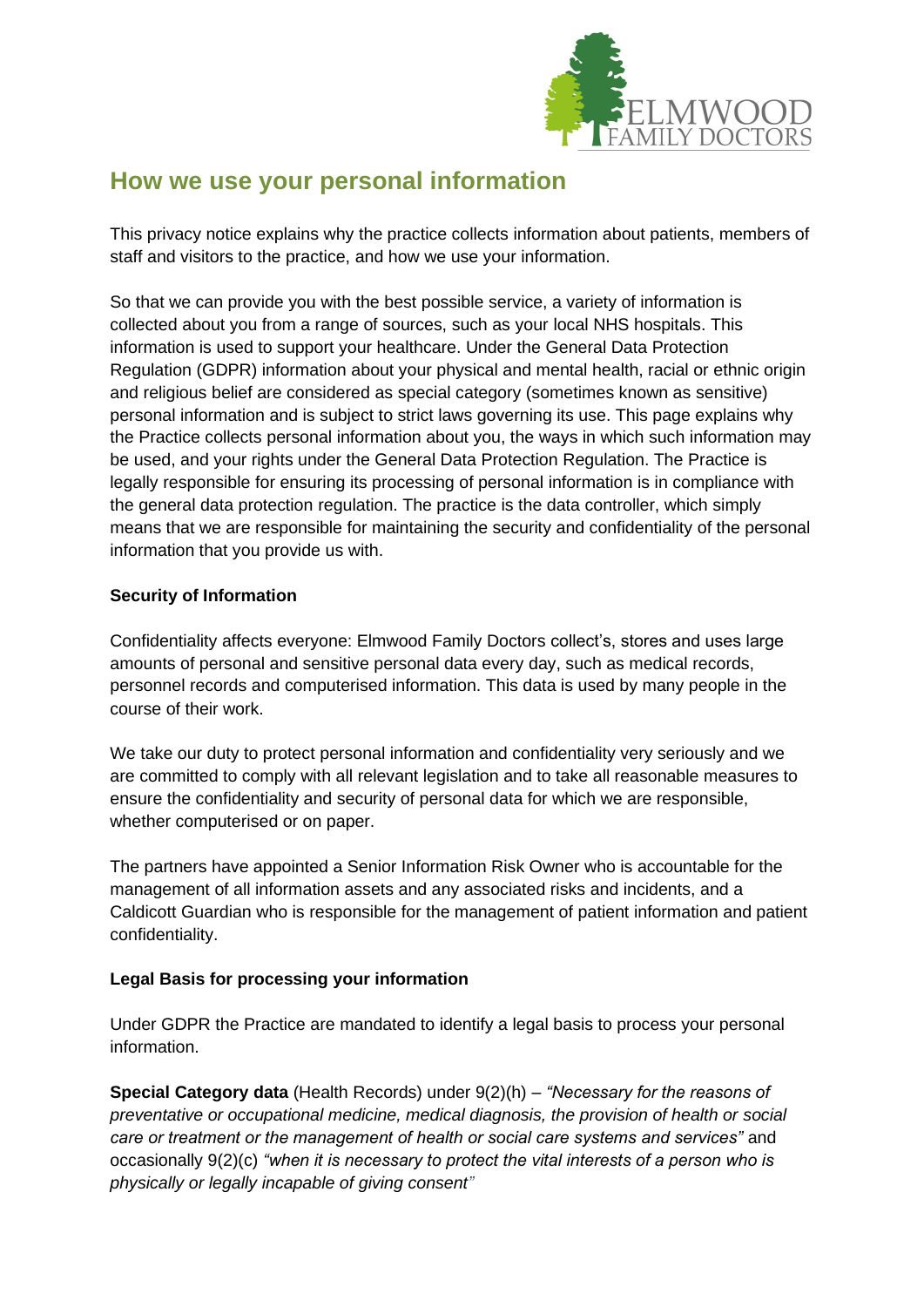**Personal data** under 6(1)(e) *"Necessary for the performance of a task carried out in the public interest or in the exercise of official authority vested in the Practice (Data Controller)"* and occasionally 6(1)(d) *" when it is necessary to protect the vital interests of a person who is physically or legally incapable of giving consent"*

**Personal data** under 6 (1) (f) "Processing is necessary for the purposes of the legitimate Interests pursued by the Data Controller or by a third party"

Personal data under 6(1)(b) "processing is necessary for the purposes of carrying out the obligations and exercising specific rights of the controller or of the data subject in the field of employment and social security and social protection law in so far as it is authorised by Union or Member State law or a collective agreement pursuant to Member State law providing for appropriate safeguards for the fundamental rights and the interests of the data subject;

The Practice may need to keep and process information about you for employment purposes. The information we hold and process will be used for our management and administrative use only. We will keep and use it to enable us to comply with contractual, statutory, and management obligations and responsibilities. We collect information during the recruitment process, whilst you are working for us and at the time when your employment ends. This includes using information to enable us to comply with the employment contract, to comply with any legal requirements, pursue the legitimate interests of the Practice and protect our legal position in the event of legal proceedings.

# **Why do we collect information about you?**

All clinicians and health and social care professionals caring for you keep records about your health and any treatment and care you receive from the NHS. These records help to ensure that you receive the best possible care. They may be paper or electronic and they may include:

We will collect information about you as a member of staff or potential member of staff. We may also collect information relating to those people who visit the practice, either in a professional capacity or accompanying a patient

- Basic details about you such as name, address, email address, NHS number, date of birth, next of kin, etc.
- Contact we have had with you such as appointments or clinic visits.
- Notes and reports about your health, treatment and care A&E visits, in patient spells or clinic appointments
- Details of diagnosis and treatment given
- Information about any allergies or health conditions.
- Results of x-rays, scans and laboratory tests.
- Relevant information from people who care for you and know you well such as health care professionals and relatives.
- Information that you give us when you enquire or apply for a job with us including name, address, contact details (including email address and phone number)
- Information you give to us in connection with your employment,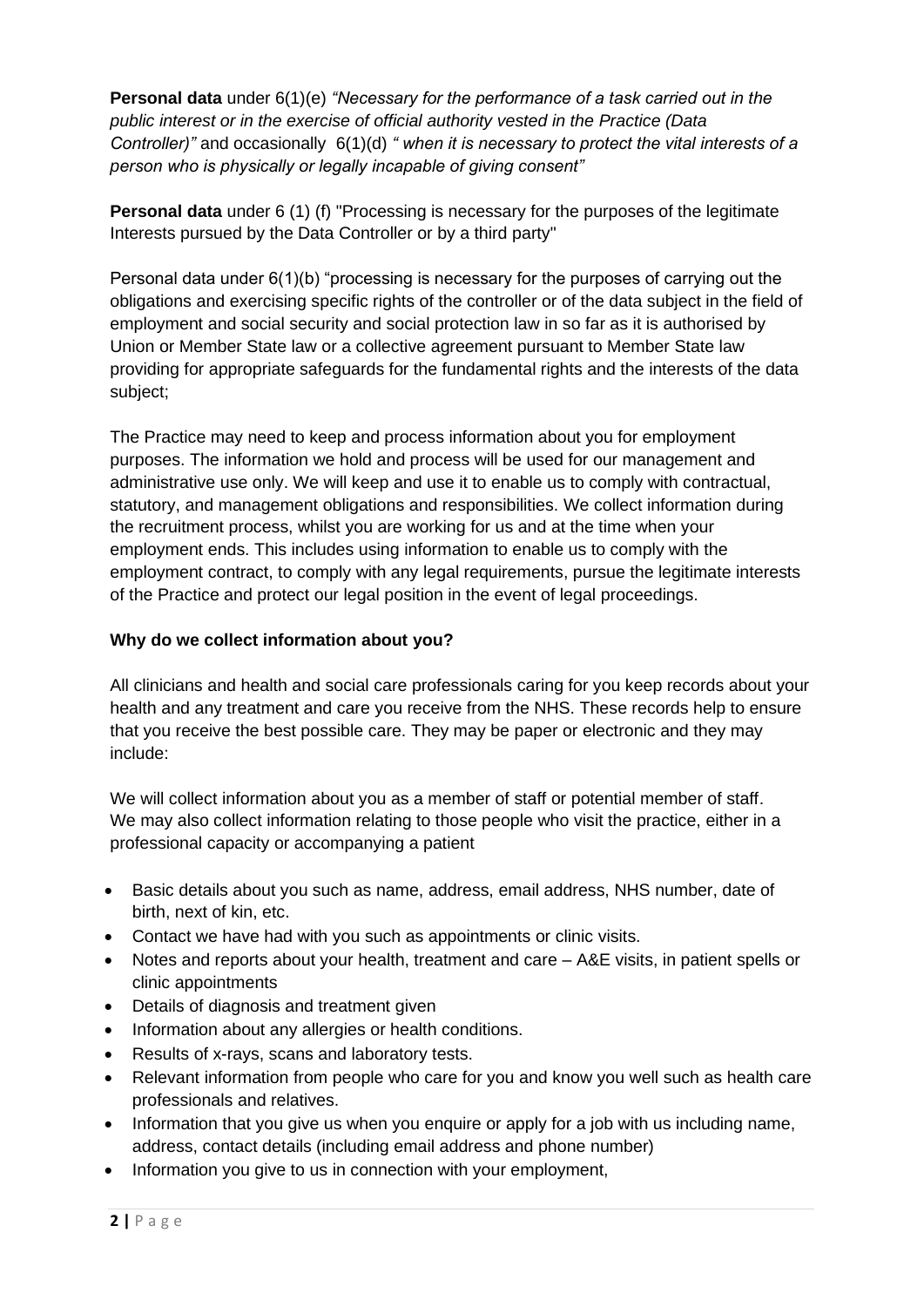- Such as bank account details & National Insurance number
- Application form and references
- Employment Contract
- Records of holiday's sickness and other absences.
- Training records
- Any disciplinary or grievance records.
- For visitors to the practice basic information such as name and vehicle registration number

It is essential that your details are accurate and up to date. Always check that your personal details are correct when you visit us and please inform us of any changes to your contact details. This minimises the risk of you not receiving important correspondence.

By providing the Practice with their contact details, patients are agreeing to the Practice using those channels to communicate with them about their healthcare, i.e. by letter (postal address), by voice mail or voice message (telephone or mobile number), or by text message (mobile number).

#### **How your personal information is used**

In general your records are used to direct, manage and deliver the care you receive to ensure that:

- The doctors, nurses and other health or social care professionals involved in your care have accurate and up to date information to assess your health and decide on the most appropriate care for you.
- Health or social care professionals have the information they need to be able to assess and improve the quality and type of care you receive.
- Your concerns can be properly investigated if a complaint is raised.
- Appropriate information is available if you see another clinician or are referred to a specialist or another part of the NHS or social care.

As a member of staff we need to keep and process information about you for employment purposes. The information we hold and process will be used for our management and administrative use only. We will keep and use it to enable us to comply with contractual, statutory, and management obligations and responsibilities. We collect information during the recruitment process, whilst you are working for us and at the time when your employment ends. This includes using information to enable us to comply with the employment contract, to comply with any legal requirements, pursue the legitimate interests of the practice and protect our legal position in the event of legal proceedings

#### **The NHS care record guarantee**

The Care Record Guarantee is our commitment that we will use records about you in ways that respect your rights and promote your health and wellbeing. Copies of the full document can be obtained from:

**[https://digital.nhs.uk/binaries/content/assets/legacy/pdf/1/8/care\\_record\\_guarantee.pdf](https://digital.nhs.uk/binaries/content/assets/legacy/pdf/1/8/care_record_guarantee.pdf)**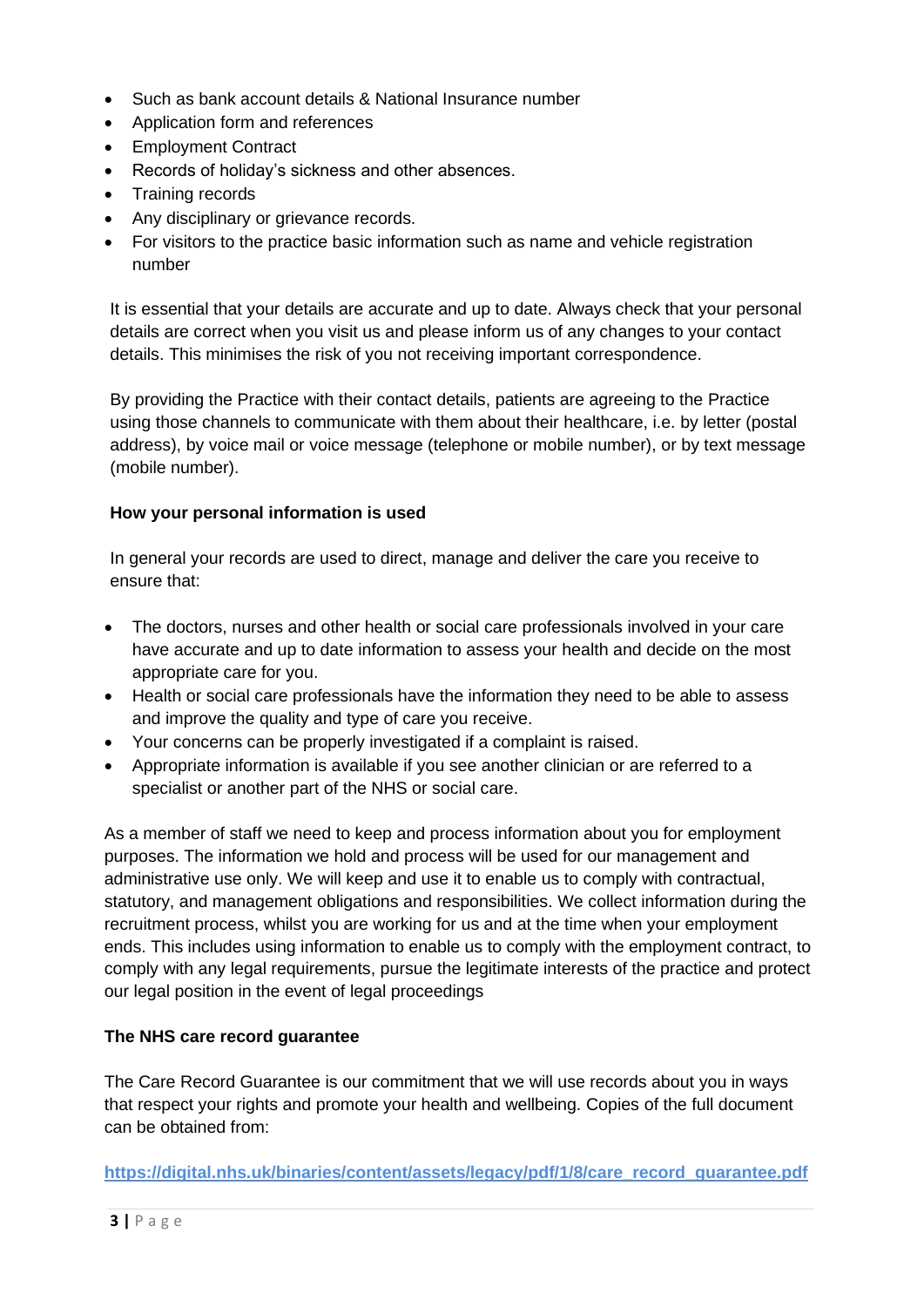# **The Records Management Code of Practice**

This Records Management Code of Practice for Health and Social Care 2016 is a guide for the NHS to use in relation to the practice of managing records. It is relevant to organisations who work within, or under contract to NHS organisations in England. This also includes public health functions in Local Authorities and Adult Social Care where there is joint care provided within the NHS.

The Code is based on current legal requirements and professional best practice. **[https://www.gov.uk/government/publications/records-management-code-of-practice](https://www.gov.uk/government/publications/records-management-code-of-practice-for-health-and-social-care)[for-health-and-social-care](https://www.gov.uk/government/publications/records-management-code-of-practice-for-health-and-social-care)**

#### **How long are records retained?**

All records are retained and destroyed in accordance with the NHS Records Management Code of Practice.

The Practice does not keep patient records for longer than necessary and all records are destroyed confidentially once their retention period has been met, and the Practice has made the decision that the records are no longer required.

#### **When do we share information about you?**

We share information about you with others directly involved in your care; and also share more limited information for indirect care purposes, both of which are described below: Everyone working within the NHS has a legal duty to keep information about you confidential. Similarly, anyone who receives information from us also has a legal duty to keep it confidential.

#### **Direct Care Purposes**

- NHS Trusts and hospitals that are involved in your care.
- NHS Digital and other NHS bodies.
- Other General Practitioners (GPs).
- Ambulance Services.
- Clinical Commissioning Groups (CCG)

You may be receiving care from other people as well as the NHS, for example Social Care Services. We may need to share some information about you with them so we can all work together for your benefit if they have a genuine need for it or we have your permission. Therefore, we may also share your information, subject to strict agreement about how it will be used, with:

- Social Care Services.
- Education Services.
- Local Authorities.
- Voluntary and private sector providers working with or for the NHS.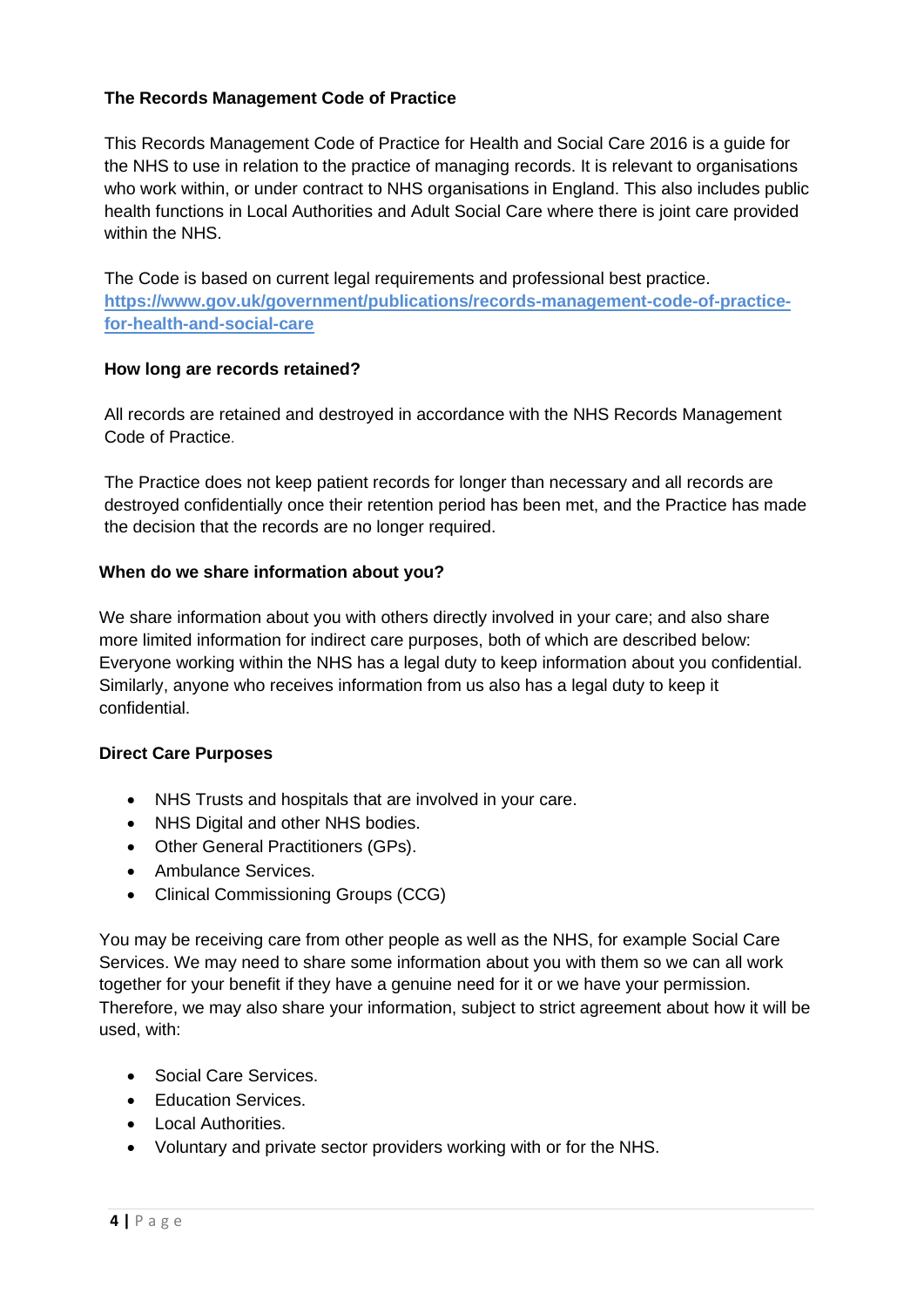We will not disclose your information to any other third parties without your permission unless there are exceptional circumstances, such as if the health and safety of others is at risk or if the law requires us to pass on information.

# **Indirect Care Purposes:**

We also use information we hold about you to:

- Review the care we provide to ensure it is of the highest standard and quality
- Ensure our services can meet patient needs in the future
- Investigate patient queries, complaints and legal claims
- Ensure the hospital receives payment for the care you receive
- Prepare statistics regarding NHS performance
- Audit NHS accounts and services
- Undertake heath research and development (with your consent you may choose whether or not to be involved)
- Help train and educate healthcare professionals
- Health and social care policy, planning and commissioning purposes
- Public health purposes, including COVID-19

Nationally there are strict controls on how your information is used for these purposes. These control whether your information has to be de-identified first and with whom we may share identifiable information. You can find out more about these purposes, which are also known as secondary uses, on the **[NHS England](http://www.england.nhs.uk/)** and **[NHS Digital's](https://digital.nhs.uk/data-and-information/data-collections-and-data-sets/data-collections/general-practice-data-for-planning-and-research/gp-privacy-notice?fbclid=IwAR0s5q1EuiN7A4VfaT8jmtb4dslPsPeZQwl-2CsOSW1tdlVECkfGO5ewTow)** websites:

## **Requests for Medical Reports**

Elmwood Family Doctors outsources the processing of medical reports and Subject Access Requests to a third party organisation iGPR Technologies Limited (iGPR). All data processed through iGPR is secured in transit and at rest using AES256 encryption requirement to NHS standards, and securely located on servers situated in the iGPR data centre hosted by RedCentric in the UK. RedCentric is an NHS Digital verified supplier of Health and Social Care Network (HSCN) Interoperable Network Services. Medical information (completed reports/DSARs) is retained for a period of 14 days on the iGPR server after successful delivery to the requesting third party or patient themselves, after which the data is deleted. For more information please visit<https://www.igpr.co.uk/managed-service-dpia/>

# **Your Data Matters to the NHS**

- Information about your health and care helps us to improve your individual care, speed up diagnosis, plan your local services and research new treatments.
- You can choose whether your confidential patient information is used for research and planning.
- To find out more visit:<https://www.nhs.uk/your-nhs-data-matters>

As a member of staff, we will only share your information for administering your contract of employment or where we are legally required to share your information.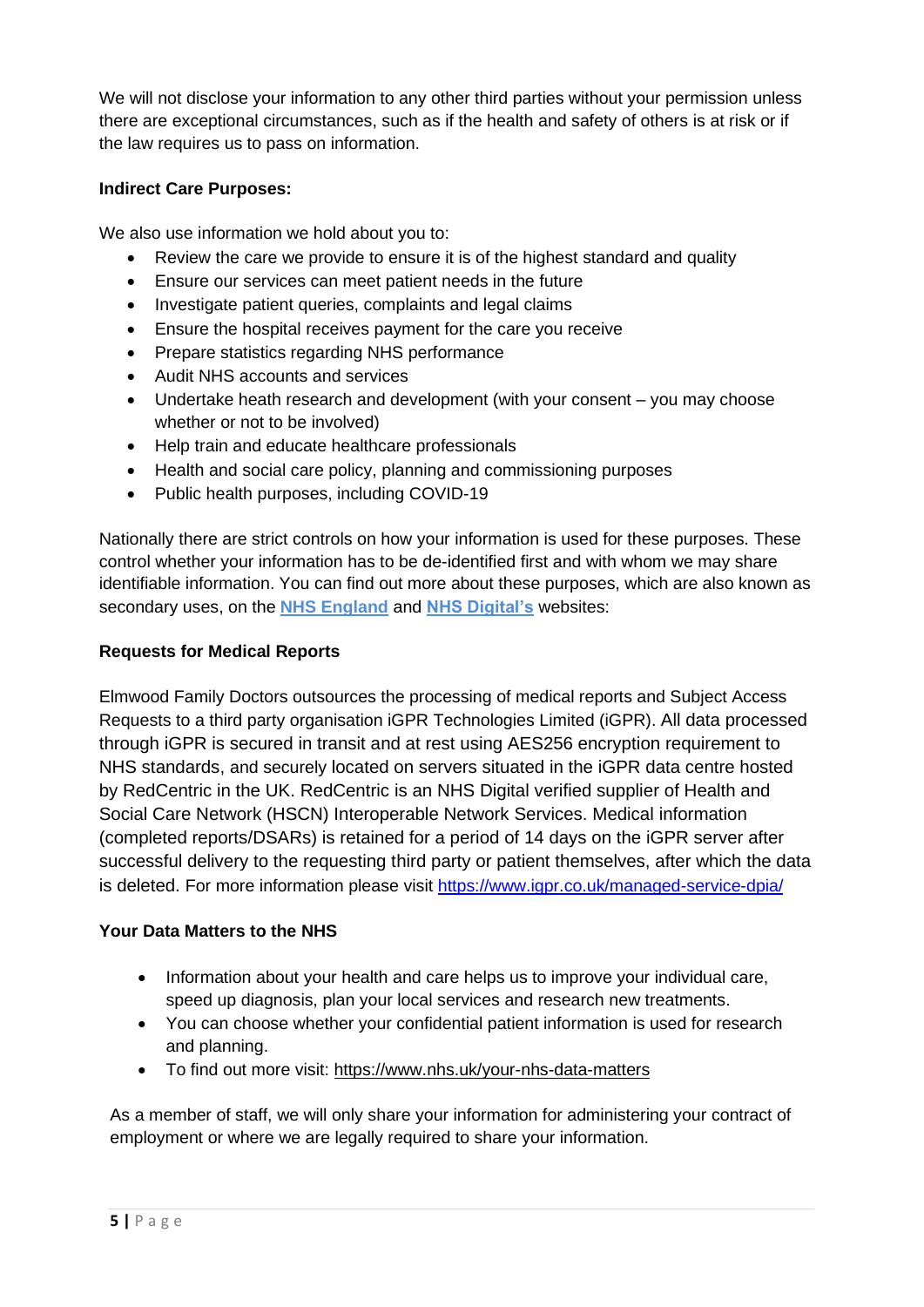#### **Other ways we use your information;**

Call recordings; Telephone calls to the practice are routinely recorded for the following purposes:

- To make sure that staff act in compliance with Elmwood Family Doctor's procedures.
- To ensure quality control.
- Training, monitoring and service improvement
- To prevent crime, misuse and to protect staff

# **Data Subject Rights**

#### **Under the General Data Protection Regulation (GDPR)**

- A right to confirmation that their personal data is being processed and access to a copy of that data which in most cases will be Free of Charge and will be available within 1 month (which can be extended to two months in some circumstances)
- Who that data has or will be disclosed to;
- The period of time the data will be stored for
- A right in certain circumstances to have inaccurate personal data rectified, blocked, erased or destroyed;
- Data Portability data provided electronically in a commonly used format
- The right to be forgotten and erasure of data does not apply to an individual's health record or for public health purposes
- The right to lodge a complaint with a supervising authority

#### **Your right to object**

You have the right to restrict how and with whom we share information in your records that identifies you. If you object to us sharing your information we will record this explicitly within your records so that all healthcare professionals and staff involved with your care are aware of your decision. If you choose not to allow us to share your information with other health or social care professionals involved with your care, it may make the provision of treatment or care more difficult or unavailable.

Please discuss any concerns with the clinician treating you so that you are aware of any potential impact. You can also change your mind at any time about a disclosure decision.

#### **Refusing or withdrawing consent**

The possible consequences of refusing consent will be fully explained to the patient at the time and could include delays in receiving care.

In those instances where the legal basis for sharing of confidential personal information relies on the patient's explicit or implied consent, then the patient has the right at any time to refuse their consent to the information sharing, or to withdraw their consent previously given.

In instances where the legal basis for sharing information without consent relies on HRA CAG authorisation under Section 251 of the NHS Act 2006, then the patient has the right to register their objection to the disclosure, and the Practice is obliged to respect that objection.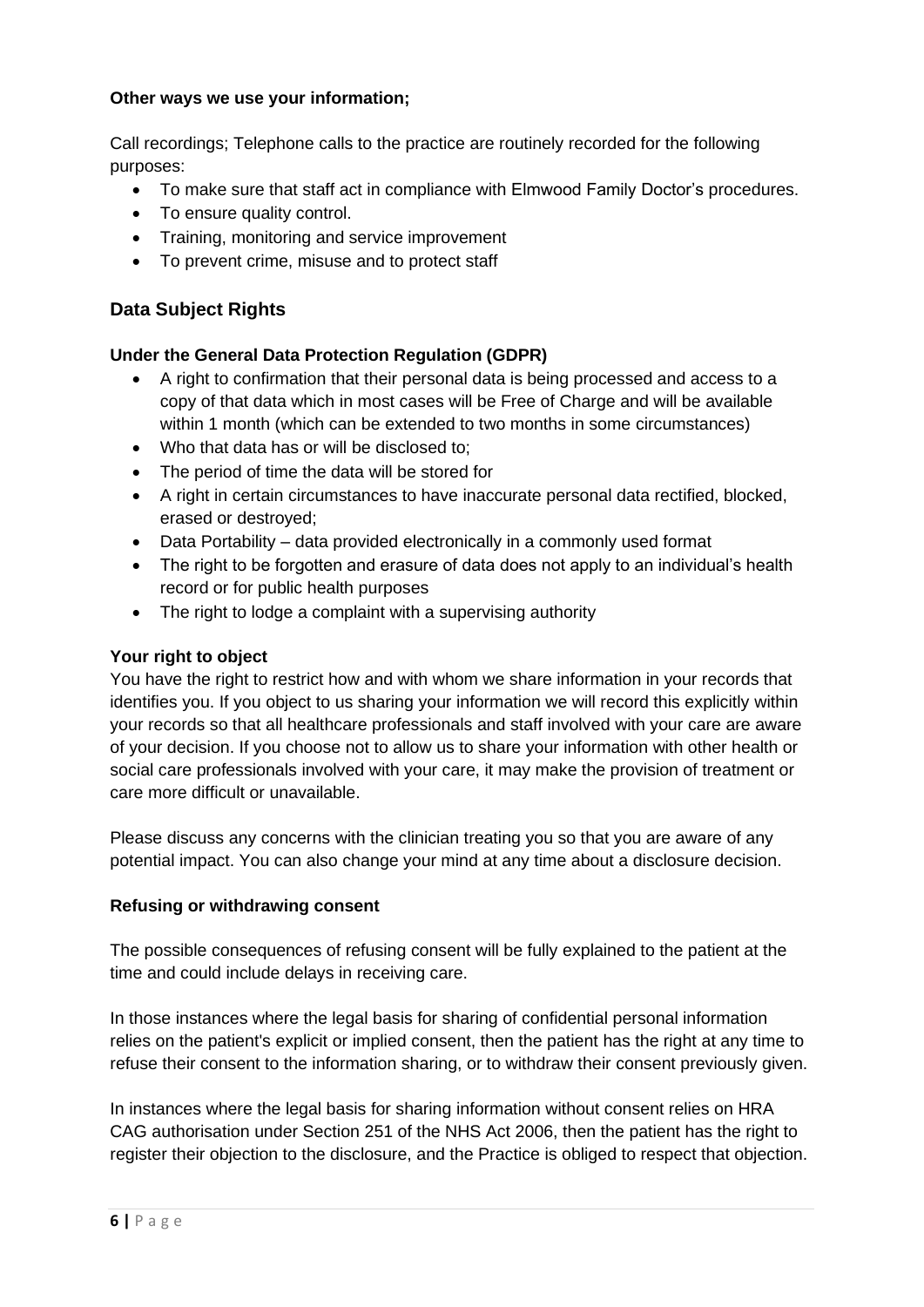In instances where the legal basis for sharing information relies on a statutory duty/power, then the patient cannot refuse or withdraw consent for the disclosure.

# **SMS Text messaging**

When attending the Practice for an appointment or a procedure you may be asked to confirm that the Practice has an accurate contact number and mobile telephone number for you. This can be used to provide appointment details via SMS text messages and automated calls to advise you of appointment times.

# **How you can access your health records?**

The GDPR 2018 gives you a right to access the information we hold about you on our records. Requests must be made in writing to the Practice. The Practice will provide your information to you within one month (this can be extended dependent on the complexity of the request) from receipt of your application.

# **Data Controller**

**The Data Controller responsible for keeping your information confidential is:** Elmwood Family Doctors

#### **Data Protection Officer (DPO)**

The appointed DPO is Helen McNae and her email is: **[Helen.mcnae@this.nhs.uk](mailto:Helen.mcnae@this.nhs.uk)**

#### **Raising a concern**

Patients who have a concern about any aspect of their care or treatment at the Practice or about the way their records have been managed, should contact the Practice Manager.

If you have any concerns about how we handle your information you have a right to complain to the Information Commissioners Office about it.

The GDPR 2018 requires organisations to lodge a notification with the Information Commissioner to describe the purposes for which they process personal information. These details are publicly available from:

Information Commissioner's Office Wycliffe House, Water Lane Wilmslow, SK9 5AF

Telephone: **0303 123 1113** Website: **[www.ico.org.uk](http://www.ico.org.uk/)**

# **Freedom of Information**

The Freedom of information Act 2000 provides any person with the right to obtain certain information held by the Practice, subject to a number of exemptions. If you would like to request some information from us, please contact us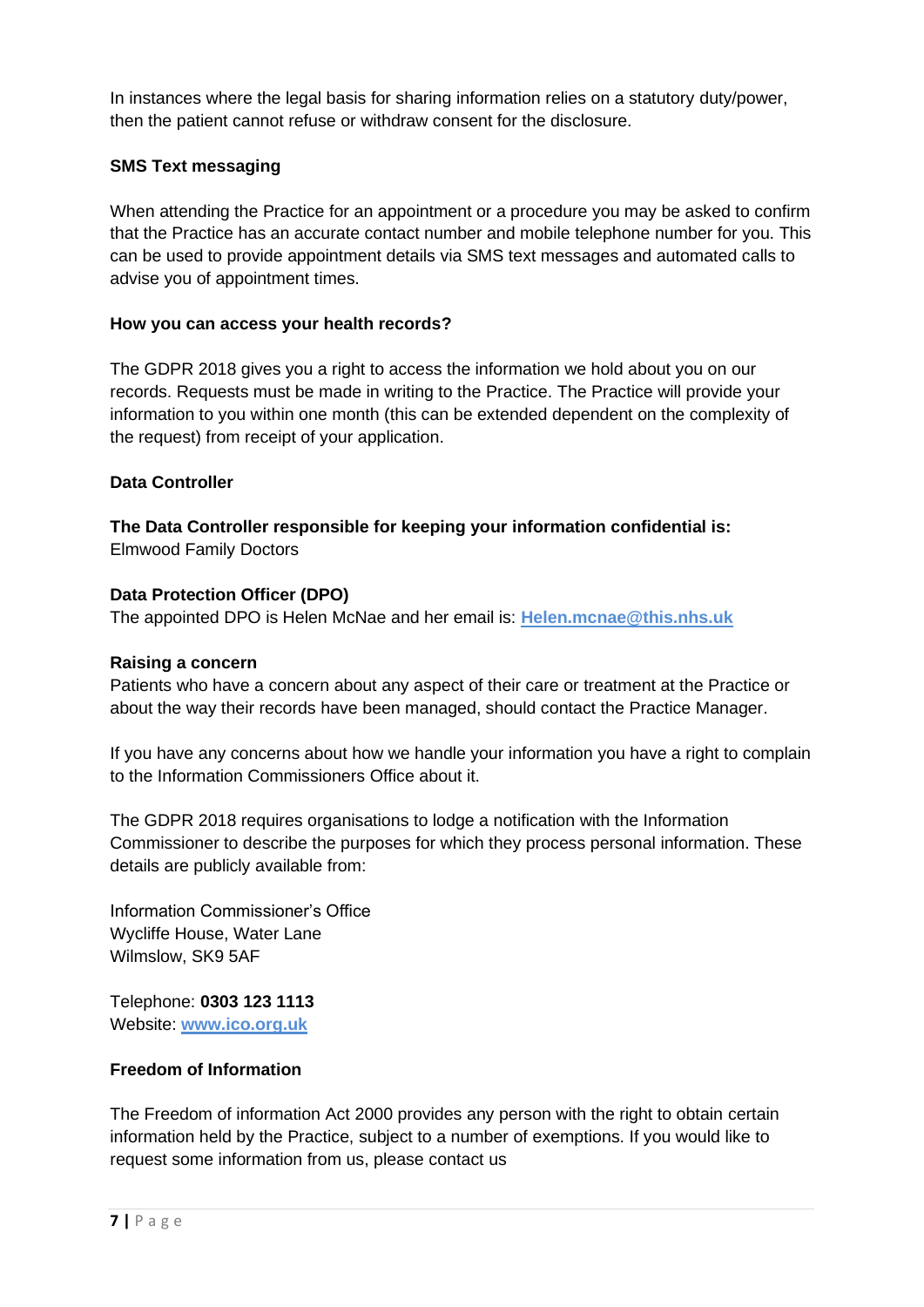Please note: if your request is for information we hold about you (for example, your health record), please instead see above, under "How You Can Access Your Records".

# **COVID-19 - PRIVACY NOTICE**

This notice describes how we may use your information to protect you and others during the Covid-19 outbreak.

The health and social care system is facing significant pressures due to the Covid-19 outbreak. Health and care information is essential to deliver care to individuals, to support health and social care services and to protect public health. Information will also be vital in researching, monitoring, tracking and managing the outbreak. In the current emergency it has become even more important to share health and care information across relevant organisations.

Existing law which allows confidential patient information to be used and shared appropriately and lawfully in a public health emergency is being used during this outbreak. Using this law the Secretary of State has required NHS Digital; NHS England and Improvement; Arms Length Bodies (such as Public Health England); local authorities; health organisations and GPs to share confidential patient information to respond to the Covid-19 outbreak. Any information used or shared during the Covid-19 outbreak will be limited to the period of the outbreak unless there is another legal basis to use the data. Further information is available on gov.uk **[here](https://www.gov.uk/government/publications/coronavirus-covid-19-notification-of-data-controllers-to-share-information?utm_source=d05aa30e-95d2-48e3-93e0-0a696c35bd3c&utm_medium=email&utm_campaign=govuk-notifications&utm_content=immediate)** and some FAQs on this law are available **[here.](https://www.nhsx.nhs.uk/covid-19-response/data-and-information-governance/information-governance/copi-notice-frequently-asked-questions/)**

During this period of emergency, opt-outs will not generally apply to the data used to support the Covid-19 outbreak, due to the public interest in sharing information. This includes **[National](https://www.nhs.uk/your-nhs-data-matters/)  [Data Opt-outs](https://www.nhs.uk/your-nhs-data-matters/)**. However, in relation to the Summary Care Record, existing choices will be respected. Where data is used and shared under these laws your right to have personal data erased will also not apply. It may also take us longer to respond to Subject Access requests, Freedom of Information requests and new opt-out requests whilst we focus our efforts on responding to the outbreak.

In order to look after your health and care needs, we may share your confidential patient information including health and care records with clinical and non-clinical staff in other health and care providers, for example neighbouring GP practices, hospitals and NHS 111. We may also use the details we have to send public health messages to you, either by phone, text or email.

During this period of emergency we may offer you a consultation via telephone or videoconferencing. By accepting the invitation and entering the consultation you are consenting to this. Your personal/confidential patient information will be safeguarded in the same way it would with any other consultation.

We will also be required to share personal/confidential patient information with health and care organisations and other bodies engaged in disease surveillance for the purposes of protecting public health, providing healthcare services to the public and monitoring and managing the outbreak. Further information about how health and care data is being used and shared by other NHS and social care organisations in a variety of ways to support the Covid-19 response is **[here.](https://www.nhsx.nhs.uk/covid-19-response/data-and-information-governance/how-data-supporting-covid-19-response/)**